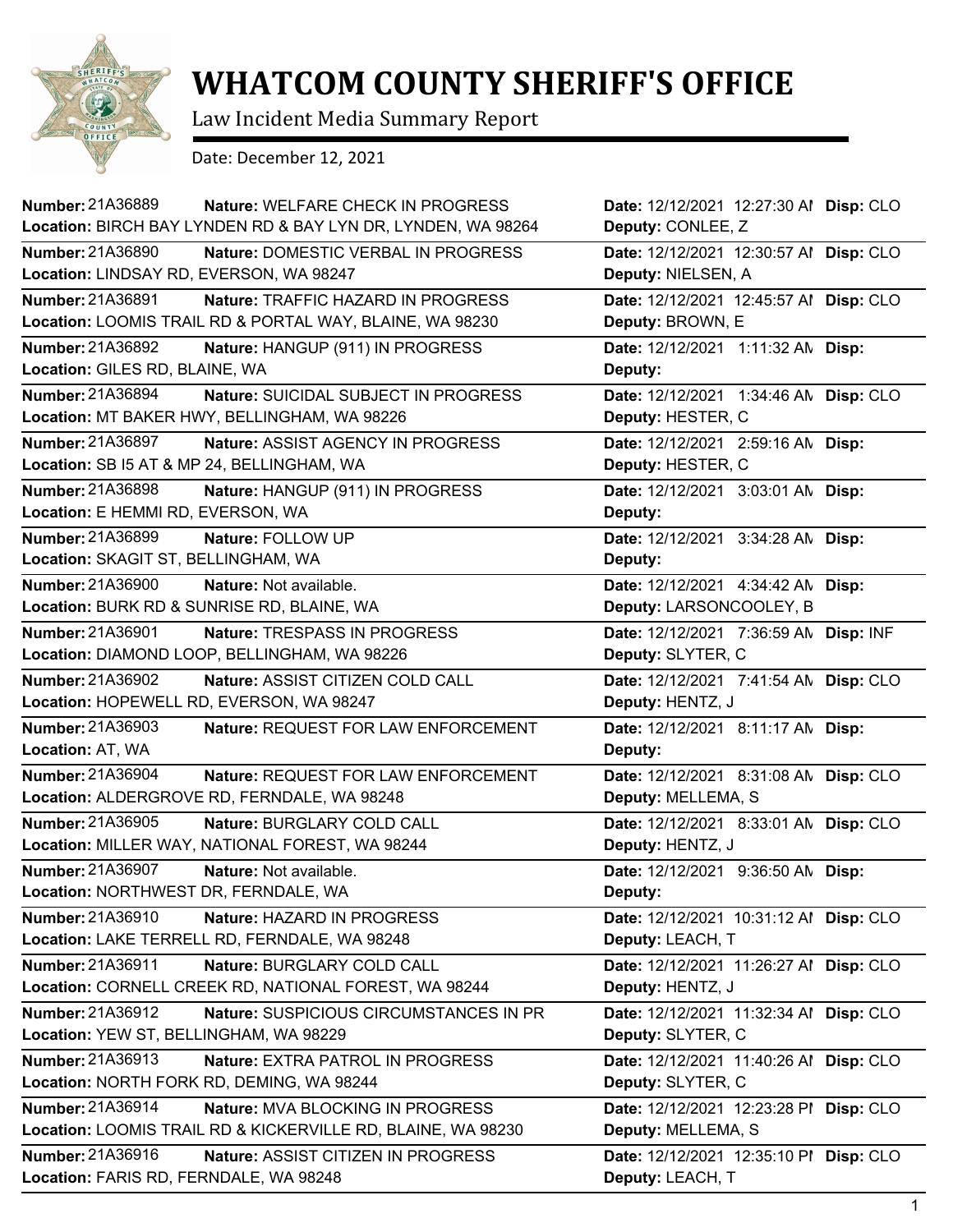| Number: 21A36917<br>Nature: NEIGHBORHOOD DISPUTE COLD CALL<br>Location: PARKLAND DR, BLAINE, WA 98230 | Date: 12/12/2021 1:44:11 PM Disp: CLO<br>Deputy: VANDYKE, F |
|-------------------------------------------------------------------------------------------------------|-------------------------------------------------------------|
|                                                                                                       |                                                             |
| Number: 21A36918<br>Nature: FOLLOW UP<br>Location: KENDALL RD, MAPLE FALLS, WA                        | Date: 12/12/2021 1:49:27 PM Disp: CLO<br>Deputy: HENTZ, J   |
| Number: 21A36919<br>Nature: FRAUD COLD CALL                                                           | Date: 12/12/2021 2:20:49 PM Disp: INF                       |
| Location: CORONADO AVE, BELLINGHAM, WA 98229                                                          | Deputy: SLYTER, C                                           |
| <b>Number: 21A36920</b><br>Nature: Not available.                                                     | Date: 12/12/2021 2:26:45 PM Disp:                           |
| Location: VALLEY VIEW RD, CUSTER, WA                                                                  | Deputy:                                                     |
| <b>Number: 21A36921</b><br>Nature: WATCH FOR IN PROGRESS                                              | Date: 12/12/2021 2:32:47 PM Disp:                           |
| Location: BIRCH BAY SQUARE ST, BLAINE, WA                                                             | Deputy:                                                     |
| Number: 21A36924<br>Nature: SUSPICIOUS VEHICLE IN PROGRESS                                            | Date: 12/12/2021 3:19:13 PM Disp: CLO                       |
| Location: KENDALL RD, SUMAS, WA 98295                                                                 | Deputy: JAMES, J                                            |
| Number: 21A36926<br>Nature: SUSPICIOUS CIRCUMSTANCES IN PR                                            | Date: 12/12/2021 3:29:19 PM Disp:                           |
| Location: BIRCH BAY DR, BLAINE, WA                                                                    | Deputy: LOREEN, J                                           |
| <b>Number: 21A36927</b><br>Nature: REFER TO WSP IN PROGRESS                                           | Date: 12/12/2021 3:35:10 PM Disp:                           |
| Location: MT BAKER HW & SMITH RD, BELLINGHAM, WA                                                      | Deputy:                                                     |
| <b>Number: 21A36928</b><br>Nature: CIVIL PROBLEM COLD CALL                                            | Date: 12/12/2021 4:04:59 PN Disp: CLO                       |
| Location: KLINE RD, BELLINGHAM, WA 98226                                                              | Deputy: YORK, T                                             |
| Number: 21A36929<br>Nature: TRAFFIC SIGNAL/SIGN IN PROGRES                                            | Date: 12/12/2021 4:10:37 PM Disp: CLO                       |
| Location: HOPEWELL RD & SIPER RD, EVERSON, WA 98247                                                   | Deputy: JAMES, J                                            |
| Number: 21A36930<br>Nature: TROUBLE W/SUBJECT IN PROGRESS                                             | Date: 12/12/2021 4:40:54 PM Disp: CLO                       |
| Location: GUIDE MERIDIAN, BELLINGHAM, WA 98226                                                        | Deputy: VANDYKE, F                                          |
| Number: 21A36931<br>Nature: TRAFFIC STOP                                                              | Date: 12/12/2021 4:51:24 PN Disp: CAA                       |
| Location: HANNEGAN RD, BELLINGHAM, WA 98226                                                           | Deputy: JAMES, J                                            |
| Arrested: FOWLE, GILLIAN W.<br>Age: 39                                                                |                                                             |
| <b>Offenses: Traffic, Criminal Citation, Driving While License Susp</b>                               |                                                             |
| Number: 21A36932<br>Nature: SUSPICIOUS CIRCUMSTANCES COLD                                             | Date: 12/12/2021 4:57:07 PN Disp: CLO                       |
|                                                                                                       |                                                             |
|                                                                                                       |                                                             |
| Location: FIR LN, SEDRO WOOLLEY, WA 98284<br>Number: 21A36933                                         | Deputy: YORK, T                                             |
| Nature: SEARCH AND RESCUE IN PROGRESS<br>Location: MOSQUITO LAKE RD & VALLEY HW, DEMING, WA           | Date: 12/12/2021 5:08:45 PM Disp:<br>Deputy:                |
| Number: 21A36934<br>Nature: SHOTS IN PROGRESS                                                         |                                                             |
| Location: CAIN LAKE RD, SEDRO WOOLLEY, WA 98284                                                       | Date: 12/12/2021 5:25:10 PN Disp: CLO<br>Deputy: YORK, T    |
| Number: 21A36936<br>Nature: DUI IN PROGRESS                                                           | Date: 12/12/2021 5:35:59 PM Disp:                           |
| Location: E LAKE SAMISH DR, BELLINGHAM, WA                                                            | Deputy: YORK, T                                             |
| Number: 21A36937<br>Nature: DUI IN PROGRESS                                                           | Date: 12/12/2021 5:57:19 PN Disp: CAA                       |
| Location: SUMAS RD, SUMAS, WA 98295                                                                   | Deputy: JAMES, J                                            |
| Arrested: PETERS, SHAWN E.<br>Age: 33                                                                 |                                                             |
| <b>Offenses: Traffic, Infraction, Traffic, DUI Alcohol</b>                                            |                                                             |
| Number: 21A36938<br>Nature: WELFARE CHECK IN PROGRESS                                                 | Date: 12/12/2021 6:35:41 PM Disp: CLO                       |
| Location: GUIDE MERIDIAN, BELLINGHAM, WA 98226                                                        | Deputy: YORK, T                                             |
| <b>Number: 21A36939</b><br>Nature: SUSPICIOUS PERSON IN PROGRESS                                      | Date: 12/12/2021 6:47:10 PM Disp: CLO                       |
| Location: HILLTOP LN, BELLINGHAM, WA 98226                                                            | Deputy: VANDYKE, F                                          |
| Number: 21A36940<br>Nature: CUSTODIAL INTERFERENCE COLD CA                                            | Date: 12/12/2021 6:58:13 PM Disp:                           |
| Location: WILDWOOD DR, SEDRO WOOLLEY, WA                                                              | Deputy:                                                     |
| Number: 21A36941<br>Nature: WELFARE CHECK IN PROGRESS                                                 | Date: 12/12/2021 7:23:50 PM Disp:                           |
| Location: HARBORVIEW RD, BLAINE, WA                                                                   | Deputy: LOREEN, J                                           |
| Number: 21A36942<br>Nature: ASSIST AGENCY IN PROGRESS                                                 | Date: 12/12/2021 7:26:16 PN Disp: CLO                       |
| Location: SLATER RD & FERNDALE RD, FERNDALE, WA 98248                                                 | Deputy: VANDYKE, F                                          |
| Number: 21A36943<br>Nature: TRAFFIC STOP                                                              | Date: 12/12/2021 7:37:31 PM Disp:                           |